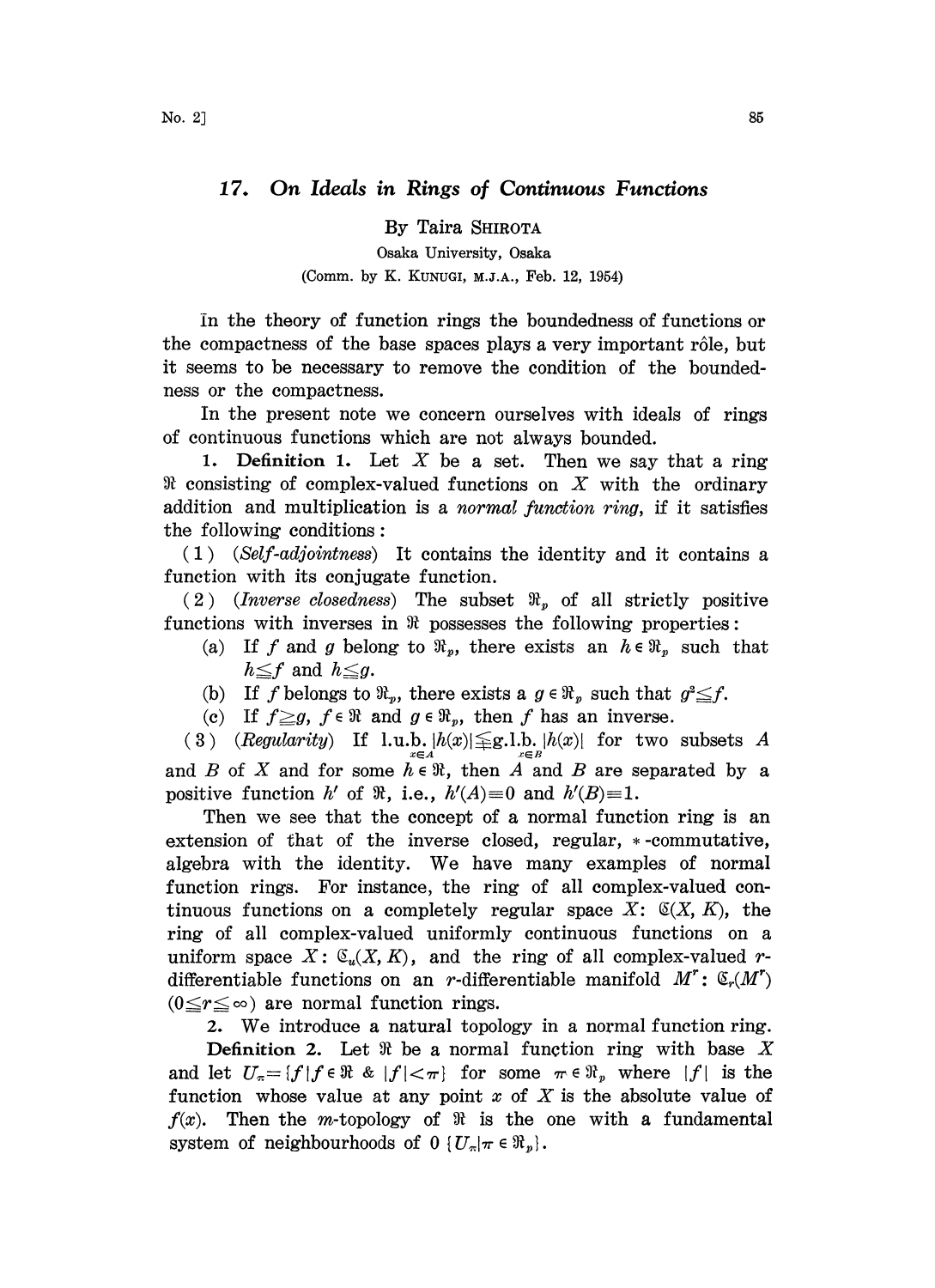Then from the conditions (1) and (2) of Definition <sup>1</sup> we obtain the following

**Lemma 1.** A normal function ring with m-topology is a  $Q$ -ring in the sense of I. Kaplansky,<sup>11</sup> i.e., the set of all functions with inverses is open. Furthermore the inverse of its element is continuous wherever it is defined.

From Lemma 1 any maximal ideal  $M$  of a normal function ring is closed in m-topology and so the ideal of the intersection of maximal ideals is closed in m-topology.

E. Hewitt<sup>2</sup> considered the m-topology of the ring  $\mathfrak{C}(X, R)$  of all real-valued continuous functions and proving Lemma 1 in this case, he conjectured the following Theorem 1.

**Theorem 1.**<sup>3</sup> Let  $\Re$  be a normal function ring. Then an ideal of is the intersection of all maximal ideals containing it if and only if it is m-closed, i.e., closed in m-topology.

To prove Theorem <sup>1</sup> we use the following lemmas.

**Lemma 2.** Let g be an element of  $\Re$  such that  $|g| \geq \pi$  for any  $\pi$  of  $\mathfrak{R}_r$ . Then for any sufficiently small  $\pi \in \mathfrak{R}_r$  there exists an element  $f$  of  $\Re$  having the following property:

- 1)  $|f-g| < \pi$
- 2)  $Z(g, \pi')$  and  $X-Z(f)$  are separated by a function of  $\Re$ , where  $Z(g, \pi') = \{x \mid |g(x)| \leq \pi'(x)\}$  for some  $\pi \in \mathbb{R}_p$ .

**Proof.** Let  $P = \{x \mid |g(x)| \geq \pi(x)\}$ . Then we may assume that  $Z(g, \pi/2)$  and P are not void. Furthermore P and  $Z(g, \pi/2)$  are separated, for let  $h'=(g\cdot\bar{g}-(\pi/2)^2)/\pi^2$ , then  $h'(x)\leq 0$  for  $x\in Z(g, \pi/2)$  and  $h'(x)$  $\geq 3/4$  for  $x \in P$ , hence by (3) of Definition 1 there exists a positive function  $h \in \mathbb{R}$  such that  $h(P)=1$  and  $h(Z(g, \pi/2))=0$ . Furthermore we may assume that  $0 \leq h \leq 1$ , for  $Z(h, 1/2)$  and P are separated by a positive function  $h_1$  of  $\Re$  by (3) of Definition 1, i.e.,  $h_1(Z(h, 1/2))\equiv 1$  and  $h_1(P)=0$ , then, by (2) of Definition 1,  $h'=\hbar\overline{h}/(\hbar\overline{h}+\hbar_1\overline{h}_1)$  is a desired function of  $\Re$ . Furthermore let  $f=gh$ . Then  $f \in \Re$  and  $|f-g| < \pi$ and  $Z(f)\supset Z(h)\supset Z(g, \pi/2)$  and  $Z(g, \pi/3)$  and  $X-Z(g, \pi/2)$  are separated, hence if  $\pi'=\pi/3$ , then  $X-Z(f)$  and  $Z(g, \pi')$  are separated.

**Lemma 3.** Let  $I$  be an ideal and  $f$  and  $g$  be elements of  $\Re$  such that  $Z(g) \supset Z(f, \pi)$  for some  $\pi \in \mathbb{R}_p$ . Then  $f \in I$  implies  $g \in I$ .

**Proof.** Since I is an ideal,  $Z(f, \pi/2)$  and  $X-Z(f, \pi)$  are separated. Hence there exists a positive function  $h$  of  $\Re$  such that  $h(Z(f, \pi/2)) = 1$  and  $h(X - Z(g)) = 0$ . Let  $f_1 = f\overline{f} + h(\pi/2)^2$ . Then  $f_1 \in \Re_p$ . Furthermore let  $f_2 = f f f f_1^{-1}$ . Then  $f_2 g = g$  and  $f_2 \in I$ , hence  $g \in I$ .

The proof of Theorem 1. We have only to prove the sufficiency. Suppose that an ideal I is m-closed and  $g \notin I$ . Then there exists  $\pi_0 \in \Re_p$  such that if  $|f-g| < \pi_0$ ,  $f \notin I$ . We may assume that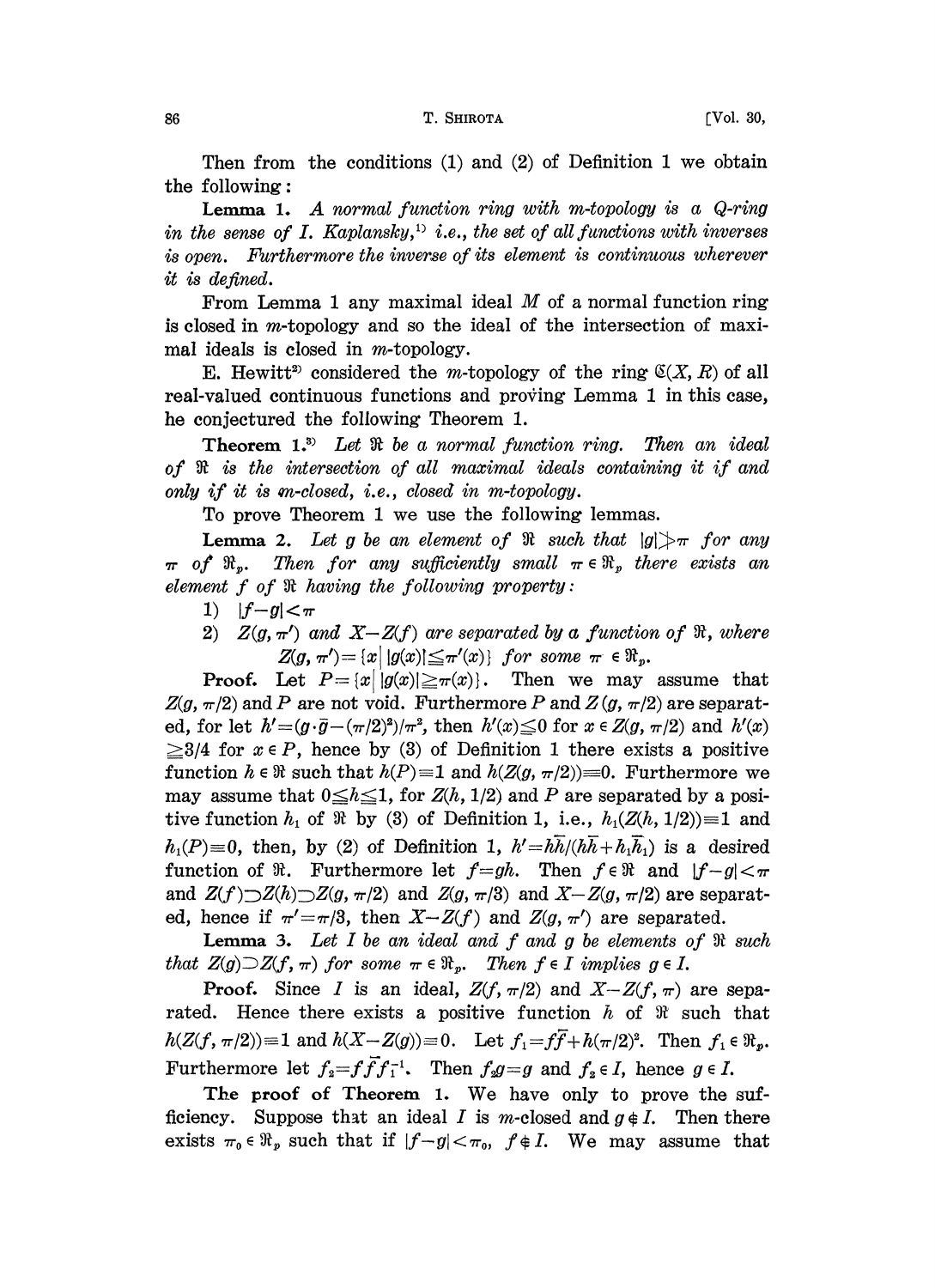$|g| \geq \pi$  for any  $\pi \in \mathbb{R}_n$ . Then by Lemma 1, there exist  $g' \in \mathbb{R}$  and  $h \in \mathbb{R}$ such that  $|g-g'| < \pi_0$  and  $h(Z(g, \pi'))=1$  and  $h(X-Z(g'))=0$ .

Now suppose that  $f'h+f''=1$  for some  $f'' \in I$  and  $f' \in \Re$ . Then  $Z(g')\supset Z(f'', 1/2)$  hence by Lemma 2  $g' \in I$  which is a contradiction. Accordingly there exists a maximal ideal M such that  $M \supset I$  and  $M$ э $\,h.$ 

But  $M \oplus g$ . For  $h(Z(g, \pi'))=1$  and  $Z(g, \pi')$  and  $Z(h, 1/2)$  are separated by h, hence there exists a positive function  $h'$  of  $\Re$  such that  $h'(Z(g, \pi'))=0$  and  $h'(Z(h, 1/2))=1$ . Then  $Z(g, \pi')\subset Z(h')$ , hence  $h' \in M$ , if  $g \in M$ . But  $h + h' \geq 1/2$  hence  $h + h' \notin M$  and so  $h \notin M$  which s a contradiction.

**Corollary.** The m-closure of a prime ideal of a normal function ring is a mazimal ideal.

**Proof.** Let I be a prime ideal of a normal function ring  $\Re$  and let  $M_1$  and  $M_2$  be two different maximal ideals containing I. Then there exist  $f_1$  and  $f_2$  such that  $f_i \in M_i$  i=1, 2, and such that  $f_1 + f_2$  $=1$ . Hence  $Z(f_1, 1/2) \sim Z(f_2, 1/2) = \phi$  and by (3) of Definition 1 there exist  $h_i(i=1, 2)$  such that  $h_i(X-Z(f_i, 1/2))=0$  and  $h_i(Z(f_i, 1/3))=1$ , hence  $h_1 \cdot h_2 = 0$  and  $h_i \notin I$  i=1, 2, which is a contradiction. Then by Theorem <sup>1</sup> we obtain the corollary.

3. Applying Theorem 1 the theorem of Gelfand-Kolmogoroff<sup>4)</sup> can be generalized as follows:

**Theorem 2.** Let  $\Re$  be a normal function ring with base  $X$  and let  $\mathbb{R}^*$  be the subring consisting of all bounded functions of  $\mathbb{R}$ . Then  $\mathbb{R}^*$  is a normal function ring with base X. Furthermore let  $\mathbb{R}'$  be a normal function ring with base X such that  $\mathbb{R} \supset \mathbb{R}' \supset \mathbb{R}^*$ . Then the normal function ring with base X such that  $\Re \supset \Re' \supset \Re^*$ . Then the structure spaces<sup>5</sup> of  $\Re$  and  $\Re'$  are homeomorphic.

**Proof.** Let I be an m-closed ideal of  $\Re$  and let  $p(I)$  be the ideal of  $\mathbb{R}'$  such that it is the m-closure of  $I\cap \mathbb{R}'$  in  $\mathbb{R}'$ . Conversely for any m-closed ideal  $I'$  of  $\mathcal{R}'$  let  $I''$  be the set of all function  $f \in \mathbb{R}$  such that there exists a positive function  $f' \in I'$  with the following property:  $Z(f) \supset Z(f', \pi')$  for some  $\pi' \in \mathbb{R}'_p$ . Let  $q(I')$ =the m-closure of the ideal  $I''$  in  $\Re$ .

We show that for any m-closed ideal I of  $\Re$ ,  $I=qp(I)$ . Let  $f \in I$ . Then by Lemma 2, there exists  $g \in \mathbb{R}$  such that  $|f-g| < \pi$  and  $Z(f, f)$ rien by Lemma 2, there exists  $g \in \pi$  such that  $|f - g| < \pi$  and  $Z(f, \pi')$ <br>
and  $h(X - Z(g)) \equiv 1$ . Then  $Z(h) \supseteq Z(f, \pi')$ , hence  $h \in I \cap \mathbb{R}^* \subset I \cap \mathbb{R}'$  and<br>  $\sup_{h \in \mathbb{R}^d} h(x) = 0$ , the other hand  $Z(\pi) \supseteq Z(h, 1/9)$ , hence  $g \$ so  $h \in p(I)$ . On the other hand  $Z(g) \supseteq Z(h, 1/2)$ , hence  $g \in p(I')$ , ac-Then  $Z(h) \supset Z(f, \pi')$ , hence  $h \in I \cap \Re^* \subset I \cap \Re'$  and cordingly  $f \in qp(I)$ . Conversely let  $f \in qp(I)$ . Then for any  $\pi \in \mathbb{R}_p$ there exists g such that  $Z(g) \supset Z(h, \pi')$  for some  $h \in p(I)$  and for some  $\pi' \in \Re'$  and such that  $|f-g| < \pi$ . Since  $p(I)$ =the m-closure of  $I \cap \Re'$ , there exists  $h' \in I \cap \mathbb{R}'$  such that  $|h-h'| < \pi'/2$ . Then  $Z(h', \pi'/2)$  $Z(h, \pi')\subset Z(g)$ . Hence by Lemma 2,  $g \in I$  and so  $f \in I$ .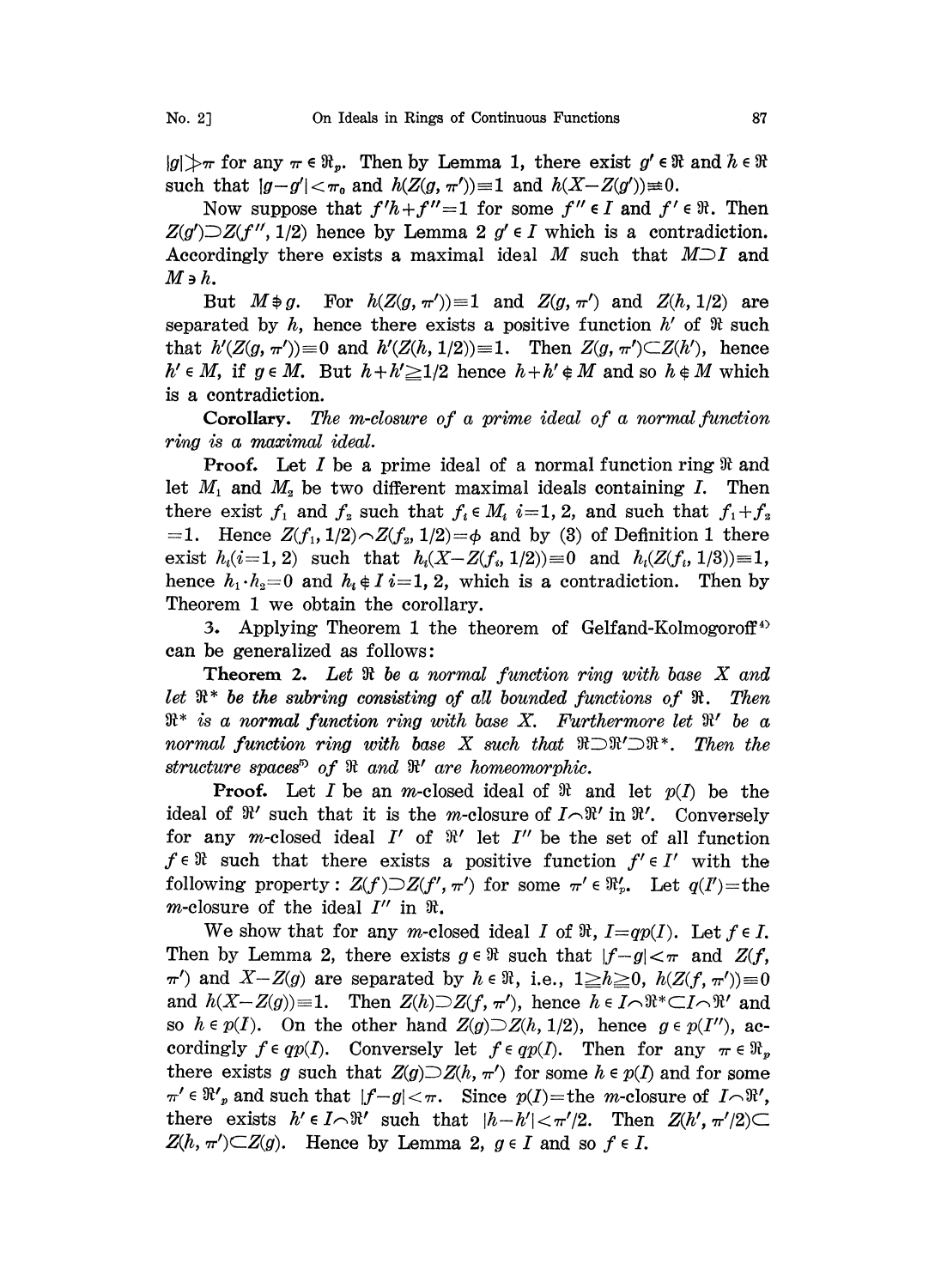## 88 COMPUTER T. SHIROTA T. SHIROTA TVOL. 30,

Thus the mapping p of the class of all m-closed ideals of  $\Re$  into the class of all m-closed ideals of  $\mathbb{R}^r$  is one-to-one and onto and furthermore order-preserving, where the order is that of set-inclusion. This means that the structure spaces of  $\Re$  and  $\Re'$  are homeomorphic by Theorm 1.

Corollary. Under the same assumption of Theorem 2, any closed ideal of  $\mathbb{R}'$  is the intersection of all closed primary ideals containing it under the relative topology of  $\mathbb{R}'$  induced by the m-topology of  $\mathbb{R}$ . Furthermore if the m-topology of  $\mathbb{R}^r$  and the above relative topology are different, then there exists a closed ideal under the relative topology which is not the intersection of closed maximal ideals containing it.

For we have only to consider the ideal  $I=[g]$  for any  $\pi \in \mathbb{R}_{p}$ there exists  $\pi' \in \mathbb{R}_p'$  such that  $Z(g, \pi) \supset Z(\pi_0, \pi')$ , where  $\pi_0 \in \mathbb{R}_p$  and there exists  $\pi \in \mathfrak{X}_p$  su<br>  $\pi_0 \rightarrow \pi'$  for any  $\pi' \in \mathfrak{R}'_p$ .

**4.** Definition 3. Let  $\mathfrak{B} = \{Y\}$  be a family of subsets of X with following properties: i) if  $Y_1$  and  $Y_2$  are contained in  $\mathfrak{B}$ , then  $Y_1 \cup Y_2 \in \mathcal{B}$  and ii) the sum of all Y of  $\mathcal{B}$  is X itself.

Furthermore let  $\Re$  be a normal function ring with base X and let  $U\pi_{\mathcal{F}}=[g||g(x)|<\pi(x)$  on Y}. Then  $(m, \mathcal{B})$ -topology of  $\mathcal{R}$  is the one with a fundamental system of neighbourhoods of  $0 \{U\pi, Y | \pi \in$  $\mathfrak{R}_p$  &  $Y \in \mathfrak{B}$ .

Then we have the following

**Theorem 3.** Any normal function ring with the  $(m, \mathcal{B})$ -topology is a topological ring in which any closed ideal is the intersection of closed maximal ideals containing it.

**Proof.** Let I be a closed ideal of  $\Re$  and let g be an element of  $\Re$  which is not contained in *I*. Then there exist  $\pi \in \Re_p$ , and  $Y \in \mathcal{B}$  such that if  $|g-g'| < \pi$  on  $Y, g' \notin I$ .

Now let  $\mathbb{R}'$  be the ring consisting of functions of  $\mathbb{R}$  confined to Y. Then  $\mathcal{X}'$  satisfies the conditions (1) and (3) of Definition 1. Furthermore let  $\Re'_{p'} = \{f | Y | f \in \Re_p\}$ . Then  $\Re'_{p'}$  satisfies the condition (2) of Definition 1 and if  $f \in \mathbb{R}'_{p'}$ , then  $f^2 \in \mathbb{R}'_{p'}$  and  $f/n \in \mathbb{R}'_{p'}$ . Hence by the same method used in the proof of Theorem <sup>1</sup> there exists a maximal ideal M' of  $\mathbb{R}'$  such that  $M' \ni g \upharpoonright Y$  and  $M' \supset I'$ , where  $I' =$  ${f|Y|f \in I}.$  Hence  $M = {f|f|Y \in M'}$  is the maximal ideal containing  $I$  and not containing  $g$ . Furthermore  $M$  is closed in our topology.

## References

1) Cf. I. Kaplansky: Topological ring, Amer. J. Math., 69 (1947).

2) Cf. E. Hewitt: Rings of real-valued continuous, functions I, Trans. Amer. Math., 64 (1948).

3) Recently <sup>I</sup> have been informed from Professor E. Hewitt that L. Gillman, M. Henriksen, and M. Jerison proved the theorem 1 in the case of  $\mathfrak{R} = \mathfrak{C}(X, R)$ . But